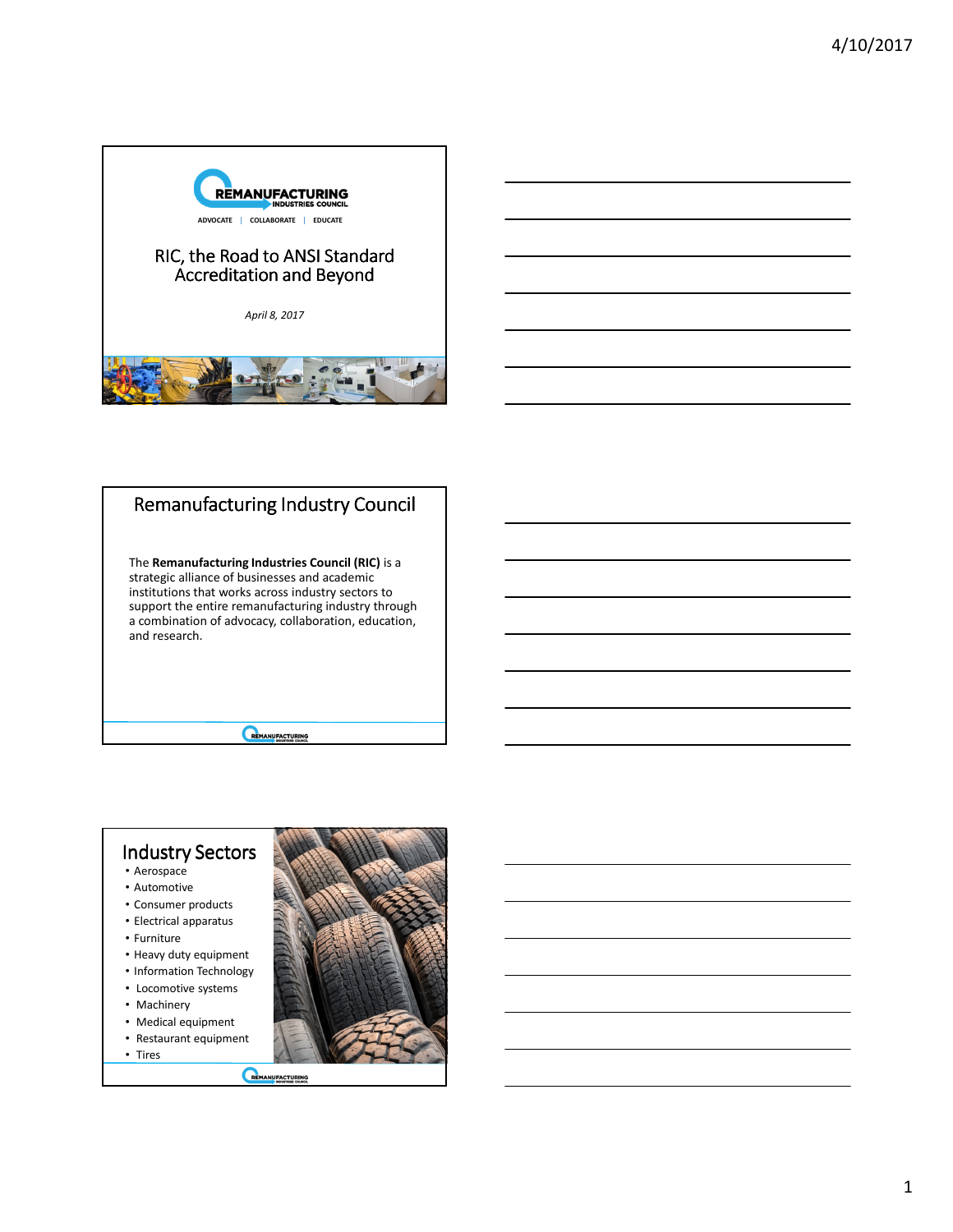



#### Why an ANSI Standard • Myriad of definitions for "remanufacturing" across industry and among federal regulatory agencies. • Lack of industry cohesion coupled with limited data about the role remanufacturing plays in the U.S. economy. • Lack of understanding around the full life-cycle impact of remanufactured products. • Remanufactured goods are frequently assumed to be lower quality. • Misperception that remanufacturing threatens



REMANUEACTURING

### **Timeline** 4/21/14 Standards Developer Procedures accredited by ANSI

|  | 41 L L 14 | italiualus Developei TToceuules accieulleu by Alvul                                                 |  |
|--|-----------|-----------------------------------------------------------------------------------------------------|--|
|  | 6/23/14   | PINS Notification submitted to ANSI for publication<br>announcing the intent to create the standard |  |
|  | 3/23/15   | Consensus Body Established                                                                          |  |
|  | 9/15/15   | Consensus Body approves draft standard                                                              |  |
|  | 12/1/15   | Draft Standard Published in Standards Action for<br><b>Public Comment</b>                           |  |
|  | 5/2/15    | Consensus Body approved revised draft standard, 3<br>CB members vote negative with comments         |  |
|  | 8/23/16   | Conference call with CB to discuss negative<br>votes, no changes were made                          |  |
|  |           |                                                                                                     |  |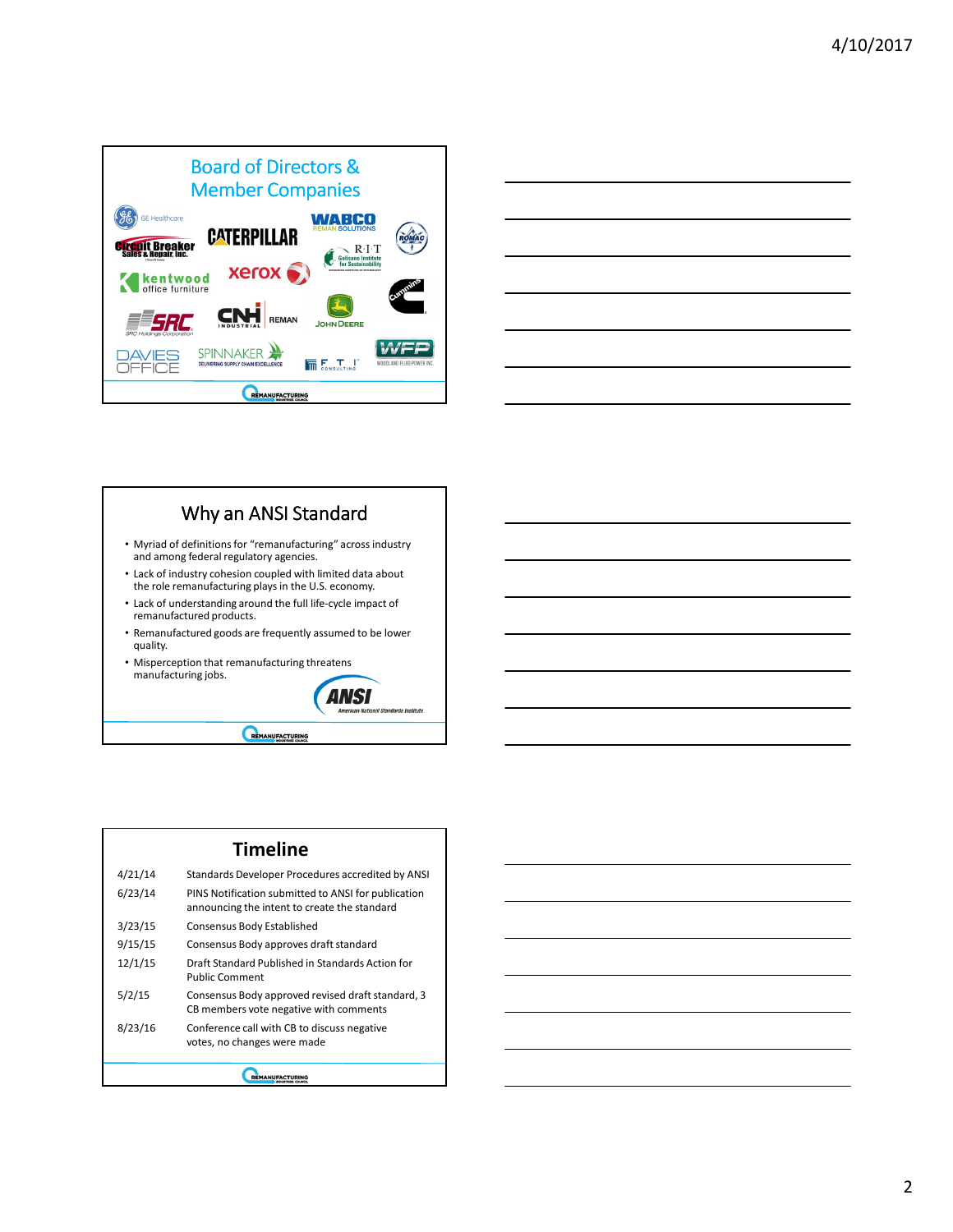|          | <b>Timeline</b>                                                                                                                                                                |
|----------|--------------------------------------------------------------------------------------------------------------------------------------------------------------------------------|
| 9/6/16   | Notice of right to procedural appeal sent to<br>negative voters                                                                                                                |
| 10/12/16 | Proposed standard submitted to ANSI for approval                                                                                                                               |
| 11/30/16 | Revised proposed standard (based on ANSI<br>requested changes) sent to CB for final approval,<br>revised proposed standard published in Standards<br>Action for public comment |
| 1/19/17  | Revised proposed standard submitted to ANSI for<br>approval                                                                                                                    |
| 2/3/17   | Approval received from ANSI's BSR group                                                                                                                                        |
|          |                                                                                                                                                                                |
|          |                                                                                                                                                                                |



- Provides a benchmark for the process of remanufacturing
- Establishes specifications that characterize the remanufacturing process and differentiate remanufacturing from other practices
- Promotes continual improvement in the remanufacturing process
- Ensures product dependability and quality
- Serve as a baseline for additional standards for specific remanufactured products and product groups to be developed in the future

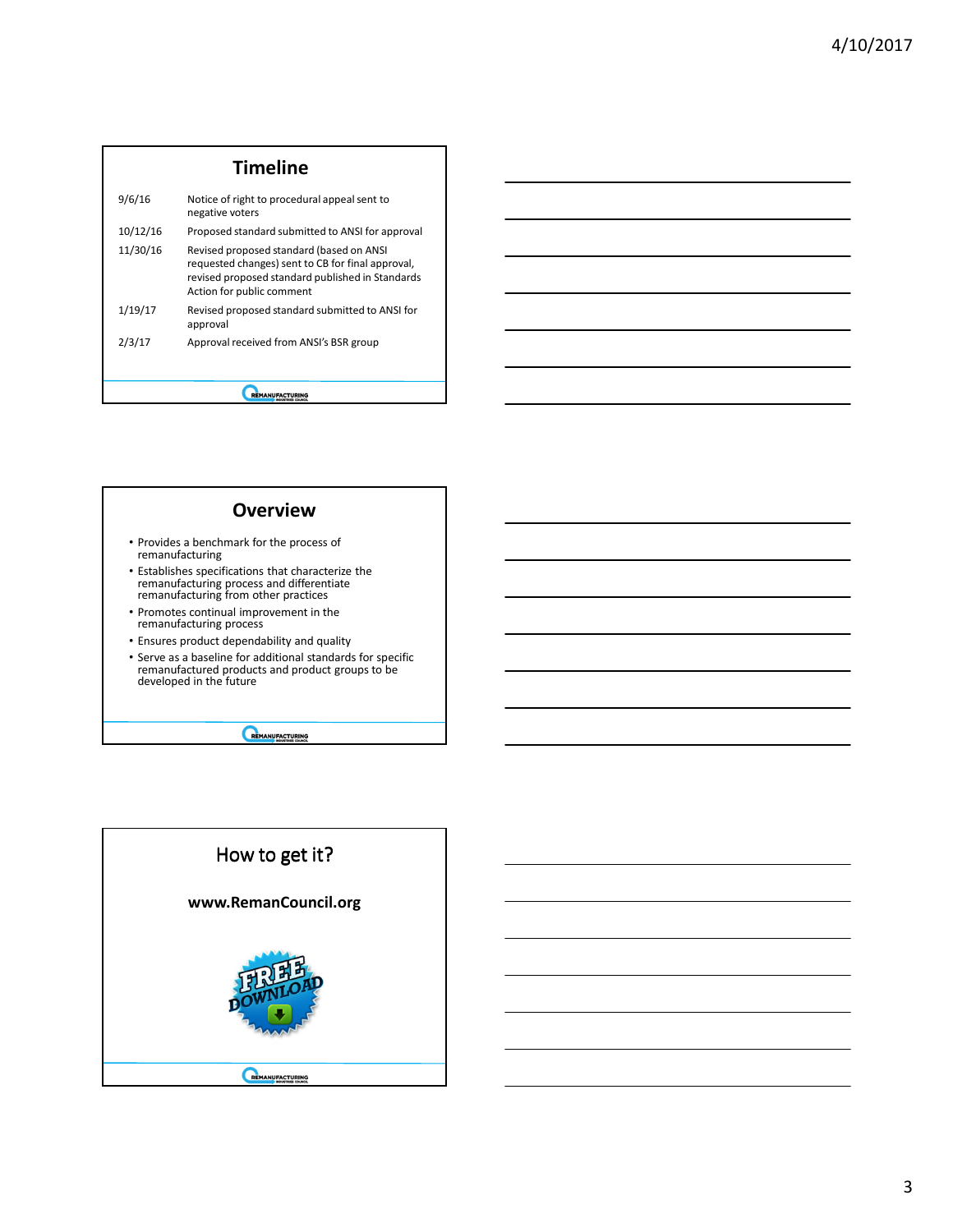





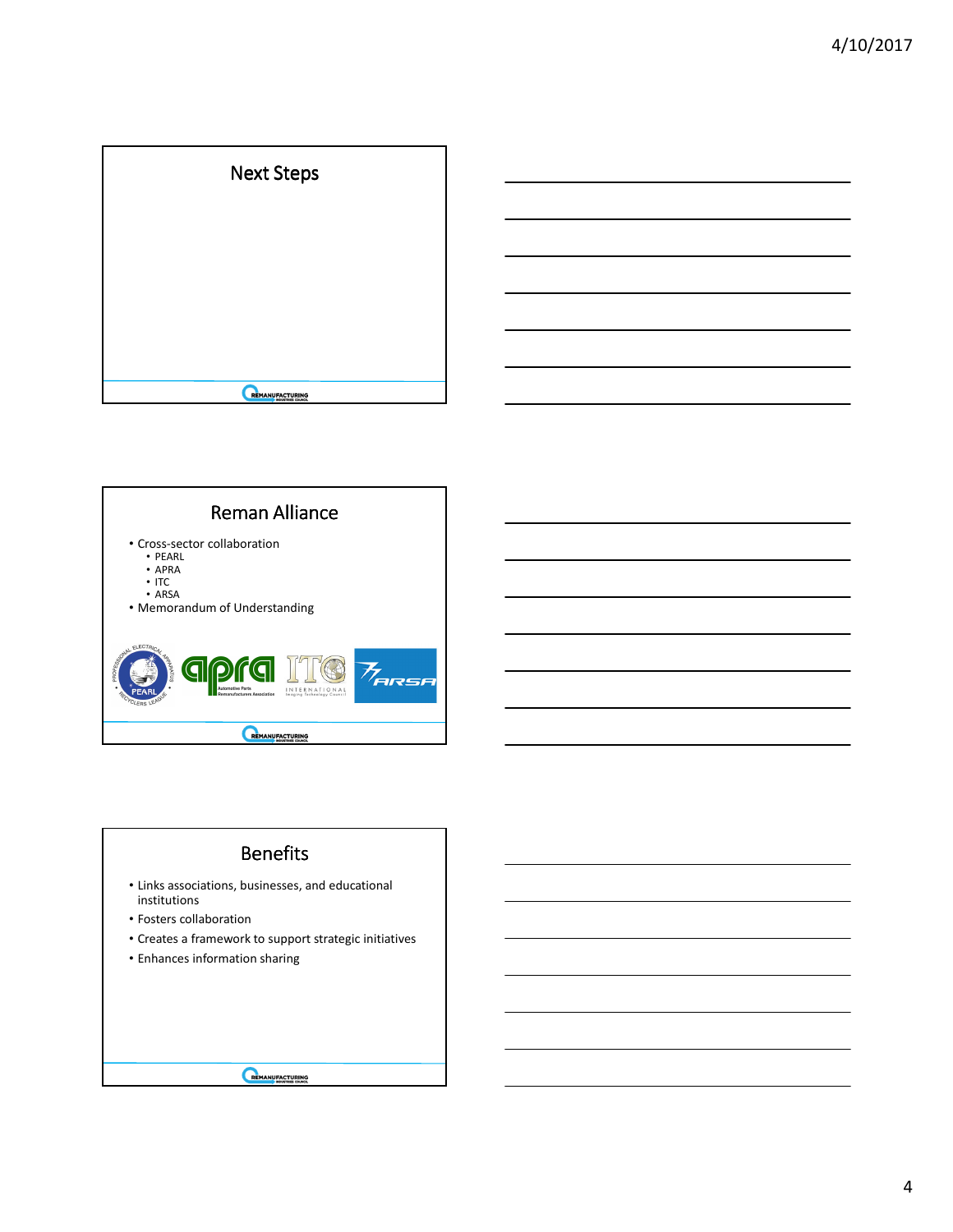#### Remanufacturing ACE Awards • First of its kind involving all sectors • Nominate yourself or an individual, company or organization associated with reman • Categories **REMANUFACTURING** • Advocate **ALCE AWARDS** • Collaborate ADVOCATE. COLLABORATE. EDUCATE. • Educate • Three winners, each receiving a \$1,000 College Scholarship • Winners will be announced at the RIC-RIT World Remanufacturing Conference REMANUFACTURING



## RIC-RIT World Remanufacturing Conference

#### • Prominent Speakers

- Sam Allen, CEO, John Deere
- Dr. Nabil Nasr, Director, Golisano Institute for Sustainability at RIT, CEO, REMADE Institute
- 
- Jack Stack, CEO, SRC Holdings Corporation
- Mark Buckley, VP of Environmental Affairs, Staples
- Panel Discussions
- Technology Tracks
- Lab and Testbed Tours at RIT
- Tours of two reman facilities
- Two workshops at RIT on June 20